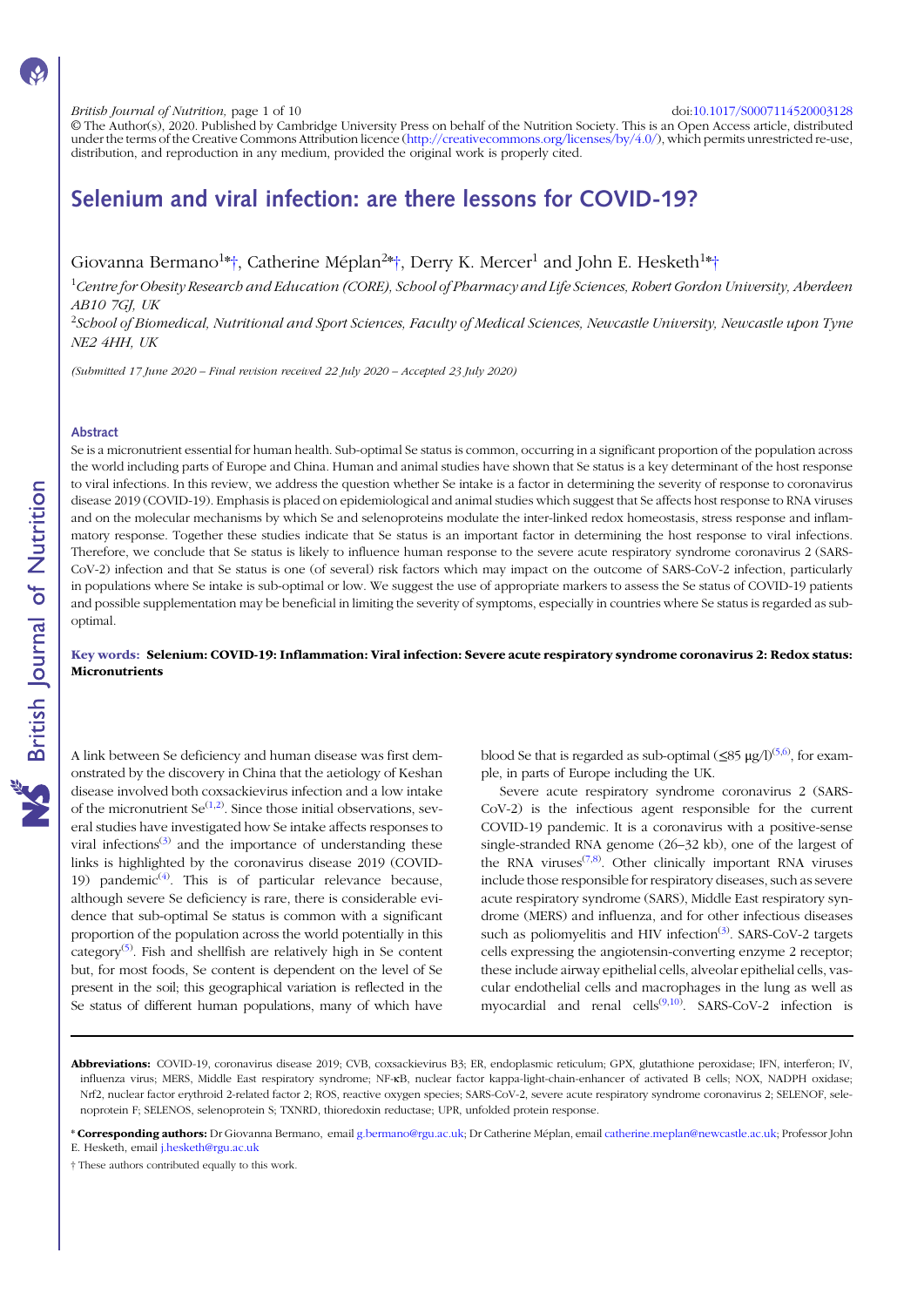characterised by a highly aggressive inflammatory response. Pyroptosis of infected lung epithelial cells, as a result of viral replication, triggers an inflammatory cascade leading to the release of pro-inflammatory cytokines and chemokines<sup>([9\)](#page-6-0)</sup>. The cytokine storm (hypercytokinaemia) observed in severe cases induces widespread damage to the lung epithelium that can facilitate the development of secondary bacterial or fungal infections<sup>([11\)](#page-6-0)</sup>. In addition to the local damage, the cytokine storm and uncontrolled inflammation affect other parts of the body, in particular the myocardial and renal systems, and can lead to septic shock, multi-organ failure and death<sup>([12,13\)](#page-6-0)</sup>.

The COVID-19 pandemic raises three major questions in relation to Se: (i) to what extent does Se intake, particularly sub-optimal intake as well as severe deficiency, affect responses to viral infection; (ii) what are the biochemical mechanisms supporting a role of Se in the host response and (iii) could Se intake be a factor in determining the response to COVID-19 infection? In this article, we address these questions by firstly reviewing the literature concerning the effects of Se on RNA virus infections, secondly by exploring how Se modulates the inter-linked redox homeostasis, stress response and inflammatory response mechanisms and finally by considering these effects in relation to recent observations on COVID-19.

# Host selenium status and viral infection

The first evidence that there might be a link between Se status and susceptibility of humans to a viral infection came from the study of Keshan disease, a myocardiopathy associated with heart failure and death, among the population in Heilongjiang prov-ince in China<sup>[\(1](#page-6-0))</sup>. The Se content of food and drinking water was found to be extremely low in areas where the disease was endemic. Addition of Se-containing fertiliser to the soil and direct nutritional supplementation led to a large reduction in the incidence of the acute form of the disease $(1,14)$  $(1,14)$  $(1,14)$ . However, the seasonal variation of the disease suggested additional contributing factors, and postmortem samples from patients were found to contain the coxsackievirus B3 (CVB) virus, a single-stranded RNA virus. It is now clear that Keshan disease is due to a combination of infection with CVB and low Se status. In mice, CVB can lead to myocarditis, inflammation of the heart. The virulence of CVB strains varies and crucially it was observed that a non-virulent strain, which caused no disease in animals fed a Se-adequate diet, caused severe myocarditis in animals fed a Se-deficient diet $^{(14)}$  $^{(14)}$  $^{(14)}$ . In addition, sequencing of the viral genome revealed that passage through Se-deficient mice led to mutations in the viral genetic sequence and increased pathogenicity<sup>[\(15,16](#page-7-0))</sup>. Similarly, an influenza virus (IV) strain causing mild pneumonitis induced much greater pathogenicity in Se-deficient mice<sup>([17,18\)](#page-7-0)</sup>. Furthermore, as with CVB, Se status also affected IV mutation, with low Se status promoting rapid evolu-tion in haemagglutinin (HA) and neuraminidase (NA) genes<sup>([19\)](#page-7-0)</sup>. An *in vitro* study on bronchial epithelial cells showed that Se supplementation lowered the extent of apoptotic cell death after infection with  $IV^{(18)}$  $IV^{(18)}$  $IV^{(18)}$ .

Few data are available concerning the relationship between Se status and HIV susceptibility or disease progression<sup>([3\)](#page-6-0)</sup>. However, two studies indicate that sub-optimal Se status lowers the number of CD4 T cells and increases both disease progression and death rates in HIV-infected patients<sup> $(20,21)$  $(20,21)$  $(20,21)$  $(20,21)$ </sup>. Se deficiency is commonly observed in HIV-infected patients and has been linked to increased mortality. In a study of 125 HIV-1 seropositive drug-using men and women, CD4 T cell counts over time and Se deficiency (but not deficiency of vitamin A, vitamin  $B_{12}$  or Zn) were significantly associated with mortality, indicating that Se deficiency is an independent predictor of survival for those with HIV-1 infection $(21)$  $(21)$  $(21)$ .

The incidence of haemorrhagic fever with renal syndrome, a public health problem in China caused by RNA hantaviruses, is about six times higher in severely Se-deficient areas of China compared with non-Se-deficient areas, and negatively correlated with the Se content of crops and feeds $(22)$  $(22)$ . Surprisingly, plasma concentration and activity of the selenoprotein glutathione peroxidase 3 (GPX3) were significantly higher in haemorrhagic fever with renal syndrome patients compared with controls, but this may indicate increased inflammation rather than differences in Se status. Finally, *in vitro* Se supplementation (200 ng/ml) significantly lowered viral copy number in human umbilical vein endothelial cells (HUVEC) infected with hanta-virus at a low multiplicity of infection<sup>([22](#page-7-0))</sup>. Although no human studies have assessed the impact of Se status on the disease associated with West Nile virus, another RNA virus, in vitro infection of kidney epithelial cells leads to lower virus-induced cell death in Se-supplemented conditions $(23)$  $(23)$ .

The effects of Se supplementation on viral infection in humans were studied in UK volunteers of marginal Se status (plasma Se < 95 μg/l) who were given an attenuated polio virus. Se supplementation was found to both increase the rate at which the virus was cleared from the body and decrease the rate at which mutations appeared in the viral genome<sup> $(24)$  $(24)$  $(24)$ </sup>. In addition, measurements of immune markers indicated that supplemental Se accelerated the cellular antiviral response. Importantly, this study not only supports animal work on IV and CVB showing that higher Se status enhanced the host response to a viral infection and promoted generation of mutations that increase virulence of RNA viruses, but also provides evidence that similar effects occur in humans within a range of Se status found commonly in the UK population and worldwide.

In summary, there is strong evidence that low Se status in both animals and humans influences the host response to a number of RNA viruses with low Se status leading to more severe forms of the disease. Furthermore, in CVB and IV infections, low Se status also promotes generation of mutations and increased virulence. The impact of Se status on the ability of a host to respond to viral infection is reflected in the crucial role of Se and selenoproteins in cellular and molecular mechanisms involved in the control of redox homeostasis, stress response, immune and inflammatory response.

# Selenoproteins, cell stress response mechanisms and viral infection

Dietary Se is converted in the body into the amino-acid selenocysteine which is then incorporated into proteins,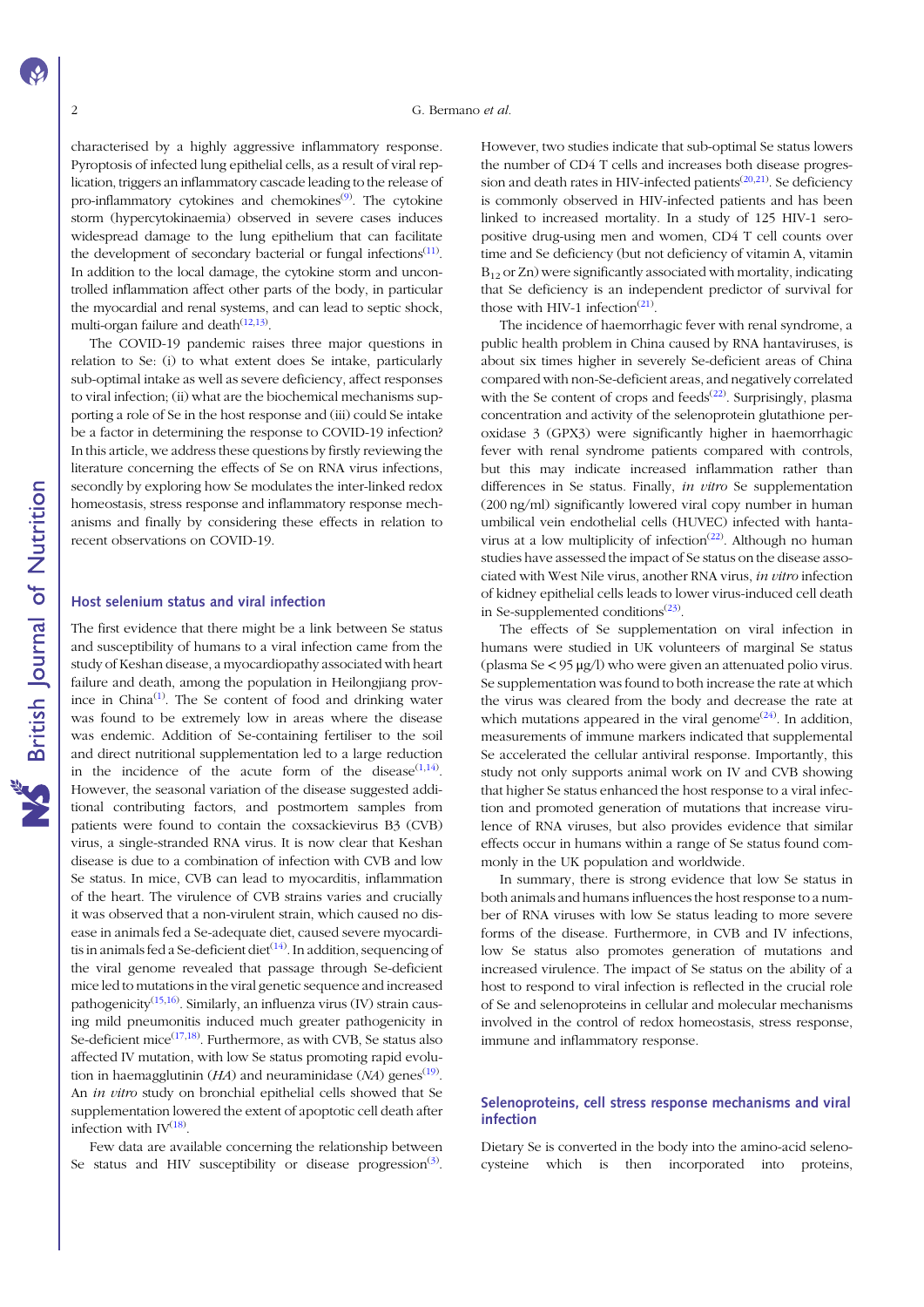<span id="page-2-0"></span>

**NS** British Journal of Nutrition

Fig. 1. Selenium and response to viral infection. In humans, dietary selenium is incorporated into twenty-five selenoproteins as the amino acid selenocysteine. Selenoproteins include glutathione peroxidases (GPX), 15 kDa selenoprotein F (SELENOF), selenoproteins K and S and thioredoxin reductases (TXNRD). They play crucial roles in molecular pathways such as oxidative stress response, redox control and mitochondrial function, as well as endoplasmic reticulum (ER) stress and unfolded protein responses (UPR), and immune and inflammatory response in particular involving NF-<sub>K</sub>B and nuclear factor erythroid 2-related factor 2 (Nrf2) signalling. Cross-talk between these pathways has been shown to be key to produce an adequate response to viral infections, and low selenium status has been linked to poorer response to RNA virus infection in human studies, and animal and cell culture models. The diagram illustrates how reduced expression of selenoproteins as a result of low/sub-optimal selenium status could alter molecular pathways involved in stress responses and contribute to an aggressive pro-inflammatory environment leading to poorer disease prognosis.

selenoproteins, during their synthesis by a unique mechanism which involves a specific tRNA for selenocysteine and recoding of a UGA stop codon as codon for selenocysteine<sup>([25](#page-7-0),[26\)](#page-7-0)</sup>. To date, twenty-five genes coding for selenoproteins have been identified. The biological activity of Se is carried out primarily through its presence in these selenoproteins, the functions of which centre around roles in antioxidant protection, redox homeostasis and endoplasmic reticulum (ER) stress<sup>([27](#page-7-0))</sup> (Fig. 1). Thus, GPX1–4 have well-documented, important roles in the metabolism of, and protection from, reactive oxygen species (ROS) including peroxides and lipid hydroperoxides. Thioredoxin reductases (TXNRD) function in redox homeostasis and signalling, and a series of less well-characterised selenoproteins including selenoprotein F, K, M, N and S (SELENOF, SELENOK, SELENOM, SELENON and SELENOS) are present in the ER where they play roles in protein folding and protection from oxidative stress. In both human and mouse models, transcriptomic and proteomic analyses have indicated that, in colonic tissue and leucocytes, the major downstream target pathways affected by sub-optimal Se intake are immune response and inflammatory signalling, nuclear factor kappa-light-chain-enhancer of activated B cells (NF- $\kappa$ B) signalling and ER stress response pathways<sup>[\(28](#page-7-0)-[30\)](#page-7-0)</sup>. Such changes are consistent with the known roles of selenoproteins and highlight that changes in Se intake can affect the pathways that determine cell responses to oxidative and ER stress as well as the immune response.

### Oxidative stress response and redox homeostasis

Viral-induced oxidative stress through generation of ROS is cru-cial to the viral lifecycle and its pathogenicity<sup>([31\)](#page-7-0)</sup>. Se, through the activity of antioxidant selenoproteins, has the potential to enhance the response to viral-induced oxidative stress and to contribute to the maintenance of redox homeostasis. Se supplementation, which increases GPX1 expression and lowers oxidative stress in a cell culture model, reduces the replication rate of porcine circovirus 2, a DNA virus<sup>([32](#page-7-0))</sup>. Data from GM animal models (knock-out) show that, contrary to wild-type mice, animals lacking GPX1 developed myocarditis when infected by a benign CVB strain, in a similar manner to mice fed a Se-deficient diet<sup>([33](#page-7-0))</sup>. Similarly, following IV infection, GPX1 knock-out mice displayed an increased and prolonged tissue inflammation, higher levels of macrophages in bronchial fluid and higher levels of the pro-inflammatory cytokine TNF- $\alpha$ ; furthermore, some effects were reversed by ebselen (2-phenyl-1,2-benzisoselenazol-3(2 H)-one), a synthetic organoselenium compound/drug with GPX-mimetic properties<sup>([34\)](#page-7-0)</sup>. Lower selenoprotein levels in mice expressing a mutant selenocysteine tRNA gene were found to alter the response to IV infection, with increased levels of lung pro-inflammatory cytokines and interferon-γ (IFN-γ) and slow viral clearance rates, although there was no effect on lung path-ology<sup>([35\)](#page-7-0)</sup>. Since these mice showed only a small 20 % reduction in GPX1 expression, it is possible that there is a threshold activity of GPX1 and other selenoproteins above which there is little effect on virus infection. Overall, these data suggest that GPX1 is important for appropriate cell and tissue responses to a viral infection, in particular in relation to the inflammatory response to respiratory viruses.

Changes in redox homeostasis, disruption of antioxidant defences, chronically elevated levels of ROS and induction of ROS-generating enzymes, such as NADPH oxidase (NOX) and xanthine oxidase, are key events linked to infection with respiratory viruses, including IV and SARS-CoV $^{(31,36)}$  $^{(31,36)}$  $^{(31,36)}$  $^{(31,36)}$  $^{(31,36)}$ . Increased levels of ROS and reactive nitrogen species have been reported in lung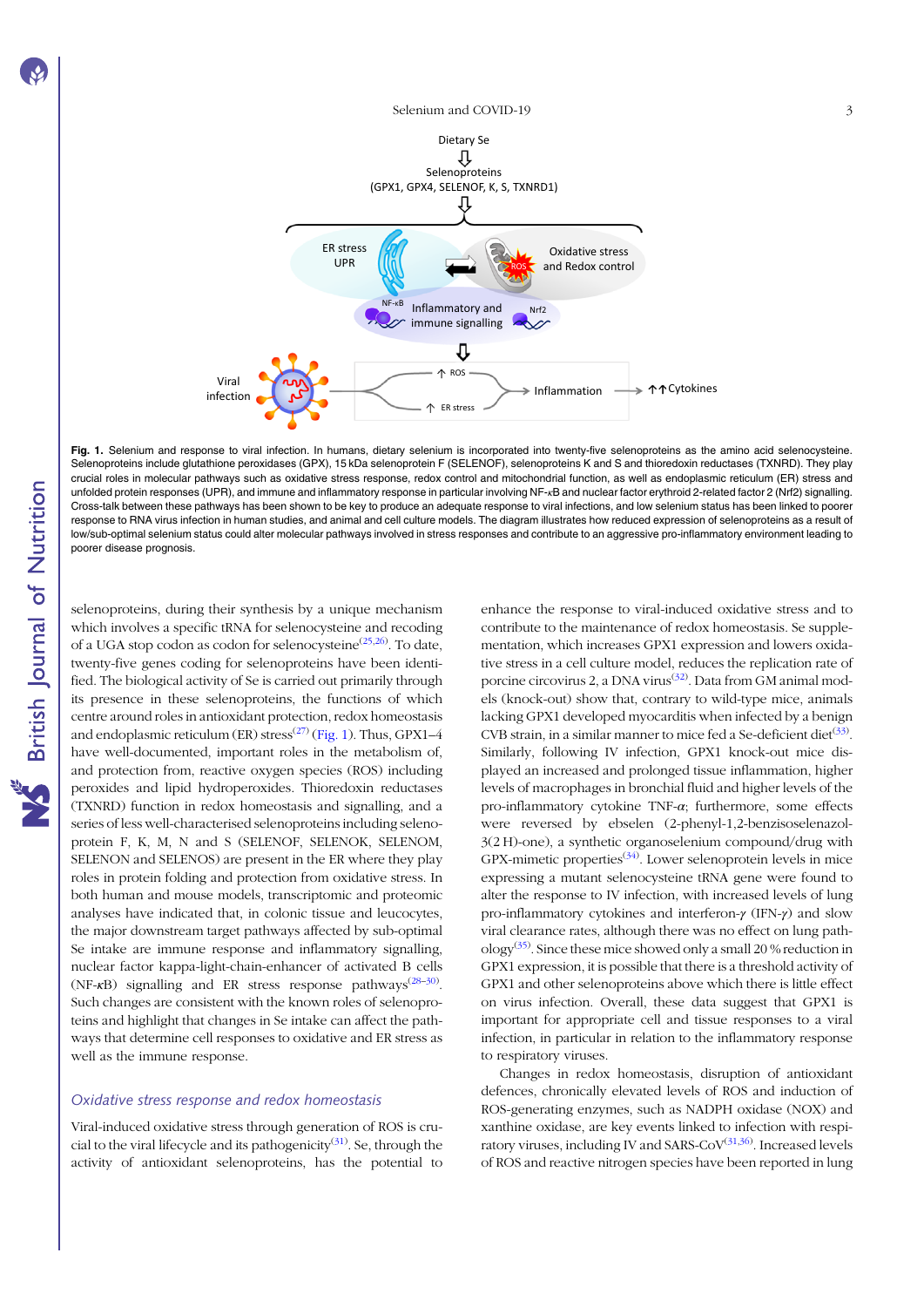tissues of patients who died in fatal IV pandemics, while studies with IV-infected mice and cell lines also demonstrated an enhanced production of ROS and disturbance of antioxidant defence<sup>[\(37](#page-7-0)-[39\)](#page-7-0)</sup>. Suppression of chronic oxidative stress by targeting pro-oxidant enzymes such as NOX and dual oxidase (DUOX) could, therefore, ameliorate host response to viral infection. At present, no evidence is available for a role of Se or selenoproteins in modulating NOX and DUOX activity in relation to viral infections; however, supplementation with selenomethionine has been shown to protect lung tissue against toxic effects of ionising radiation by reducing DUOX1 and 2 gene expression and IL-4 and IL-4 receptor subunit  $\alpha$ -1 protein levels<sup>([40\)](#page-7-0)</sup>. Moreover, GPX and TXNRD have been shown, in endothelial cells, to play an important role in controlling the metabolism and physiological function of ROS and reactive nitrogen species, whose production is regulated by NOX and xanthine oxidase $^{(41)}$  $^{(41)}$  $^{(41)}$ . Control of ROS levels associated with endothelial damage and inflammation may provide a potential mechanism by which Se status modulates the host response to viral infection, and this could be significant in the case of SARS-CoV-2 infection as both endothelial damage and inflammation have been linked to COVID-19 aetiology $(42)$  $(42)$  $(42)$ .

As a first line of defence, epithelial barriers often undergo significant damage as a result of the release/production of ROS. Through their antioxidant functions, selenoenzymes such as GPX protect epithelial barriers from ROS by reducing lipid and phospholipid hydroperoxides, and thus, adequate Se status could also contribute to the maintenance of the structural and functional integrity of respiratory epithelial barriers. Similarly, antioxidant selenoproteins protect neutrophils from endog-enous oxidative stress<sup>([43\)](#page-7-0)</sup>.

Mitochondrial dysfunction has also been linked to viral infection. In IV infection, mitochondria are an important source of ROS due to the virus-induced leakage of electrons from the res-piratory chain<sup>([44](#page-7-0))</sup>. Similarly, a study by Shi *et al*.<sup>([45](#page-7-0))</sup> reported that a protein encoded by SARS-CoV, designated as open reading frame-9b (ORF-9b), localised to mitochondria and caused mitochondrial elongation, resulting in evasion of host innate immunity. Although to date there is no evidence that during respiratory virus infection the alteration of mitochondrial function is caused by lower selenoprotein expression, a considerable amount of data indicates that selenoproteins such as GPX4, GPX1 and TXNRD1 are crucial to maintain mitochondrial function and redox homeostasis<sup> $(46,47)$  $(46,47)$  $(46,47)$  $(46,47)$ </sup>. Thus, low Se status has the potential to affect response to respiratory viruses by impacting on the expression of selenoproteins key to mitochondrial function ([Fig. 1\)](#page-2-0).

### Endoplasmic reticulum stress

The ER is important for protein synthesis, folding, processing and post-translational modifications. During viral infections, the protein load exceeds the ER folding and processing capacity, and activation of various signalling pathways, collectively known as ER stress response or unfolded protein response (UPR), occurs as part of the host antiviral response<sup>([48\)](#page-7-0)</sup>. ER redox state, ER stress and  $Ca^{2+}$  signalling are tightly regulated by a complex antioxidant system, which includes seven ER-resident selenoproteins – 15 kDa selenoprotein (SELENOF), type 2 iodothyronine deiodinase (DIO2) and SELENOS, N, K, M and T [\(Fig. 1\)](#page-2-0). As a group, they are implicated in a range of processes including ER stress and inflammation (reviewed in Addinsall et  $al^{(49)}$  $al^{(49)}$  $al^{(49)}$ ). Cross-talks between ER function, NF- $\kappa$ B signalling and mitochondrial function<sup> $(50)$  $(50)$ </sup> during immune response and antiviral defence highlight that these mechanisms are inter-linked [\(Fig. 1\)](#page-2-0). More specifically, in Z  $\alpha$ (1)-antitrypsin (ZAAT) deficiency, a disease associated with emphysematous lung disease, SELENOS was found to affect ER function and NF-κB signalling, and this effect was enhanced following Se supple-mentation<sup>[\(51\)](#page-7-0)</sup>. In addition, silencing of SELENOS in vascular smooth muscle cells, enhanced markers of ER stress suggesting that SELENOS might protect cells by inhibiting oxidative and ER stress<sup>([52](#page-7-0))</sup>. Mice with targeted deletion of SELENOK exhibited decreased viral clearance and elevated viral titres in the brain upon West Nile virus infection. Interestingly, these mice showed decreased  $Ca^{2+}$  flux in the ER of T cells, macrophages and neutrophils and lower T cell proliferation suggesting a role for SELENOK in immune response<sup> $(53)$  $(53)$ </sup>. In human volunteers, SELENOS expression in peripheral blood mononuclear cells was found to increase after an IV challenge, and furthermore this increase was enhanced after Se supplementation<sup>[\(54\)](#page-8-0)</sup>.

These findings, although not all closely related to respiratory viral infections, demonstrate several roles for selenoproteins in regulating ER stress and suggest they are important in determining ER stress and inflammatory responses during viral infections. SARS-CoV accessory viral protein affects several UPR components, suggesting that such viruses may directly modulate ER stress responses<sup>([55\)](#page-8-0)</sup>. Since ER stress and inflammation are inter-linked<sup>([56](#page-8-0))</sup>, it is likely that UPR induction may play a significant role in the host response to SARS-CoV-2. Furthermore, there is a close relationship between ER stress, oxidative stress and inflammation. ER stress can lead to inflammation and conversely inflammation can induce UPR and ER stress<sup>([56\)](#page-8-0)</sup>. High production of free radicals by immune cells, especially macrophages, at the site of infection, triggers oxidative stress. Excessive extracellular ROS/reactive nitrogen species initiates signalling cascades that lead to the onset of the inflammatory response, generating inflammatory mediators such as IL-1 $\beta$ , IL-6 and TNF- $\alpha$  and acti-vating NF-κB signalling pathways<sup>([57](#page-8-0)-[60\)](#page-8-0)</sup>.

# Selenium, inflammation, immune response and viral infections

As described in the above sections, there is extensive evidence suggesting that the inter-linked biochemical pathways of oxidative stress, ER stress and inflammation are induced during viral infection. This is true for a number of respiratory viruses and the limited data concerning SARS-CoV and SARS-CoV-2 indicate that they affect these pathways. Lung cell lines infected with either SARS-CoV-2, IV or MERS-CoV showed that up-regulation of antiviral IFN signalling was observed with all three viral infections, whereas up-regulation of the cytokine/inflammatory processes, down-regulation of mitochondrial organisation and respiration processes, and perturbation in the autophagic processes were specifically observed in SARS-CoV-2-infected cells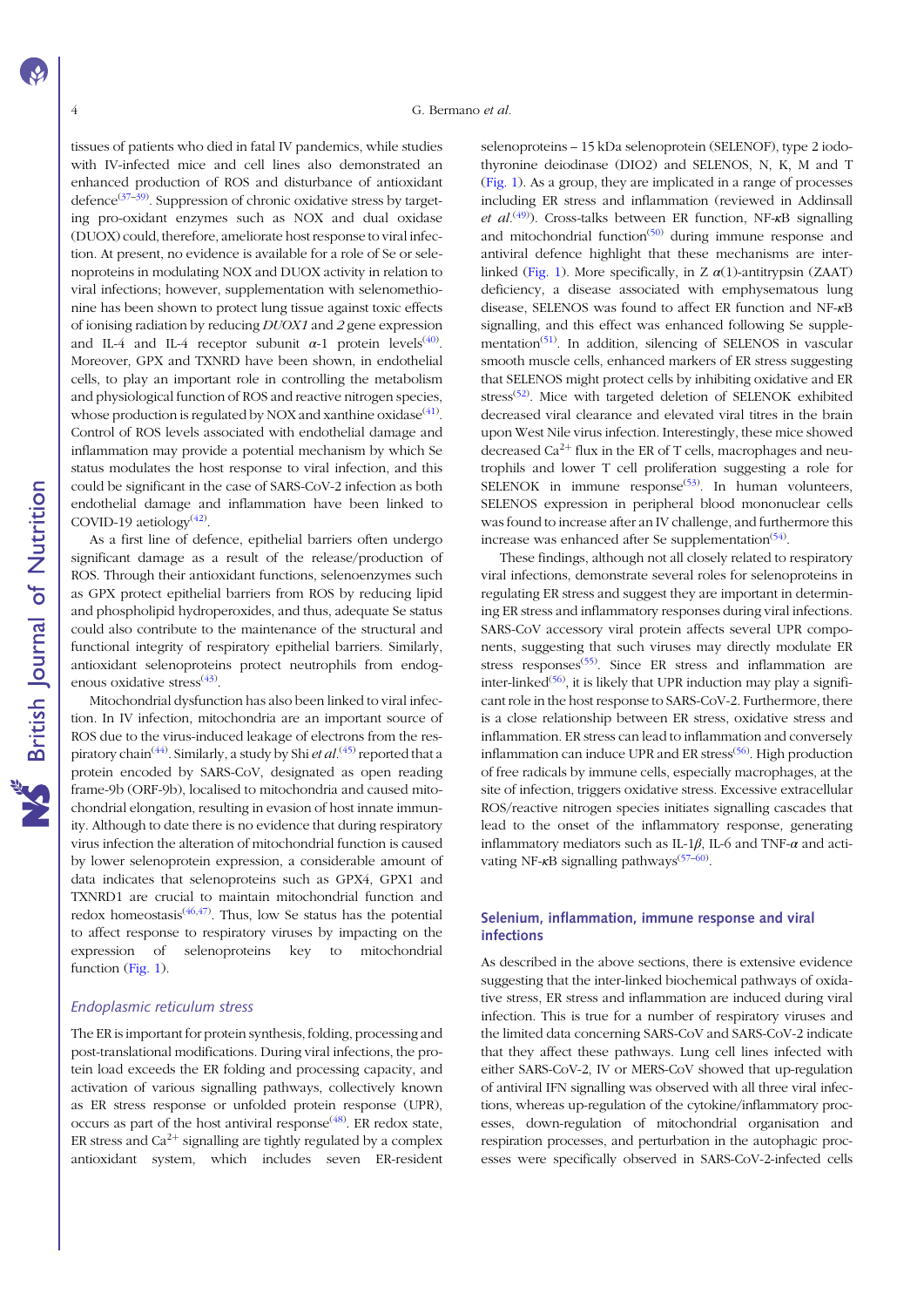**NS** British Journal of Nutrition

and were absent in IV-infected cells $^{(61)}$  $^{(61)}$  $^{(61)}$ . These data highlight that, in SARS-CoV-2 infection, both mitochondrial function and inflammatory signalling were affected, which in turn could affect the immune response and lead to severe outcomes in the host.

In infections caused by SARS-CoV or SARS-CoV-2, pronounced inflammation and increased secretion of IL-1β, IL-4, IL-10, IFN-γ, IFN-γ-induced protein 10 (IP-10) and monocyte chemoattractant protein 1 (MCP-1) were observed<sup>([4,](#page-6-0)[62\)](#page-8-0)</sup>. In addition, production of several NF-κB-mediated cytokines, including IL-6 and IL-8, has been detected in human bronchial epithelial cells in response to SARS-CoV infection<sup> $(63)$  $(63)$ </sup>, whereas patients with severe COVID-19 in intensive care units exhibit elevated plasma levels of several cytokines (IL-2, IL-7, IL-10, TNF- $\alpha$ , MCP-1, granulocyte-colony stimulating factor (GCSF), IP-10 and macrophage inflammatory proteins (MIP1A)), suggesting a cytokine storm, resulting in hyper-inflammation<sup>([64\)](#page-8-0)</sup>. Furthermore, evidence exists for IV strains to activate the nuclear factor erythroid 2-related factor 2/antioxidant response element (Nrf2/ARE) defence pathway, in vitro and in mice, subsequently leading to the activation of the NF-κB pathway and cytokine production<sup> $(65,66)$  $(65,66)$ </sup>, suggesting a potential important role for the Nrf2-NF-κB cross-talk in associated pathogenesis, even if further evidence is required for other respiratory viruses.

Moderate Se deficiency was found to activate Nrf2 and the Wnt pathways which may have negative effects on protection against oxidative stress and inflammation in cancer cell models<sup>([67\)](#page-8-0)</sup>; in addition, TXNRD1 has been shown to be a potent regulator of Nrf2 activation in lung epithelial cells<sup>([68](#page-8-0))</sup>. Using a combined transcriptomics and proteomics approach to analyse gene and protein expression in rectal biopsies of healthy individuals, sub-optimal Se status was found to be associated with inhibition of NF- $\kappa$ B, IL-1 $\beta$ , IL-6 and TNF- $\alpha$  signalling and down-regulation of immune and inflammatory response path- $ways^{(30)}$  $ways^{(30)}$  $ways^{(30)}$ . Similar effects were observed in the colon of mice fed a mildly deficient Se diet<sup>[\(28\)](#page-7-0)</sup>. In mice, a genomic approach combined with cytokine measurements has shown that a low Se diet led to increased activity of IFN-γ and IL-6 pathways as well as IL-6 levels<sup>[\(69\)](#page-8-0)</sup>. Furthermore, following a lipopolysaccharide challenge, IL-6 levels were found to be greater in mice fed a low Se diet<sup>([70\)](#page-8-0)</sup>, while, in women, lower Se status was associated with higher plasma IL-6 levels<sup> $(71)$  $(71)$ </sup>. In addition, uncontrolled inflammation is associated with an altered balance of pro-inflammatory and anti-inflammatory eicosanoids. Animal studies have shown that increased Se intake leads to a rebalance towards more anti-inflammatory eicosanoids<sup>([72](#page-8-0))</sup>, probably through modulation of lipoxygenase and cyclooxygenase activities as a result of increased GPX activity lowering levels of hydroperoxides and lipid radicals and so altering peroxide tone. Increased Se intake also causes lower expression of pro-inflammatory NF-κB signalling<sup>([73](#page-8-0))</sup>. There is also evidence for epigenetic regulation of inflammatory gene expression by  $Se^{(74)}$  $Se^{(74)}$  $Se^{(74)}$ . Overall, Se intake affects a range of inflammatory mechanisms including Nrf2, eicosanoid and NF-KB signalling pathways<sup>[\(30,](#page-7-0)[67,68](#page-8-0),[72](#page-8-0),[73](#page-8-0))</sup> and therefore, individuals with sub-optimal/low Se status may exhibit an inadequate inflammatory response to respiratory RNA viral infections.

Alongside inflammation, SARS-CoV-2 infection triggers a local immune response, recruiting macrophages and monocytes that respond to the infection, release cytokines and prime adap-tive T and B cell immune responses<sup>[\(9](#page-6-0))</sup>. In particular, the immune response induced by SARS-CoV-2 infection is two phased: an initial phase in which specific adaptive immune responses are required to eliminate the virus and to preclude disease progression to the second and more severe phase that is characterised by severe lung damage (e.g. acute respiratory distress syndrome) and in which suppression of inflammation may be beneficial $(75)$  $(75)$  $(75)$ . Therefore, strategies to boost immune responses are certainly important as, in some cases, a dysfunctional immune response occurs, which can cause severe lung and even systemic pathology.

Adequate Se levels have been shown to be required for the differentiation and proliferation of a number of immune cells involved in innate and adaptive immunity. In particular, at moderate doses, Se supplementation increases T cell proliferation and natural killer cell activity<sup> $(76,77)$  $(76,77)$  $(76,77)$  $(76,77)$  $(76,77)$ </sup>. Moreover, Se supplementation of individuals with marginally low plasma levels increased cellular immune response to live polio vaccine and virus clearance<sup>[\(24\)](#page-7-0)</sup>; although Se supplementation did not directly affect antibody titre after flu vaccination<sup>([78\)](#page-8-0)</sup>, supplementation of individuals with marginally low Se status (92–98 μg/l) resulted in some beneficial effect on cellular immunity, with significantly higher T cell proliferation in the group supplemented with 100 μg/d selenomethionine in yeast matrix<sup>([78\)](#page-8-0)</sup>. However, higher supplementation doses (200 μg/d selenomethionine in yeast matrix) led to a reduction in granzyme positive CD8 cells, and other forms of Se (e.g. Se-onions) did not impact on the immune response to flu vaccination<sup>[\(78\)](#page-8-0)</sup>. These data complement the review by Steinbrenner and colleagues<sup> $(79)$ </sup> and suggest that optimising plasma Se status may improve immune responses, but high supplemental doses may have detrimental effects. Finally, as part of the innate immune response to pathogens, the methionine sulfoxide reductase B1 (MSRB1) selenoenzyme has been found, in murine macrophages, to regulate, through a redox mechanism and remodelling of the actin cytoskeleton, macrophage activation and phagocytosis<sup>[\(80\)](#page-8-0)</sup> and to promote anti-inflammatory cytokine production; the ablation of the MSRB1 gene induced instead excessive pro-inflammatory cyto-kine production<sup>[\(81\)](#page-8-0)</sup>.

### Selenium status and COVID-19

The available data suggest that several respiratory viruses induce changes in redox, ER stress and inflammation pathways that may be modulated by Se or selenoproteins. It appears that SARS-CoV-2 may induce comparable changes in these pathways but, to date, it is not known whether low Se status modulates the effect of the virus on such pathways and so enhances the cytokine storm observed in severe cases of COVID-19. Future studies should address whether this is the case, using both relevant animal and cell models and by assessing Se status and plasma inflammatory markers of patients with severe  $v$ . mild forms. Blood levels of SELENOP, the major form of Se in blood, are lowered by inflammation making the use of appropriate markers of Se status such as hair Se or erythrocyte Se important in human studies<sup>([82,83\)](#page-8-0)</sup>. Such studies could inform the potential use of Se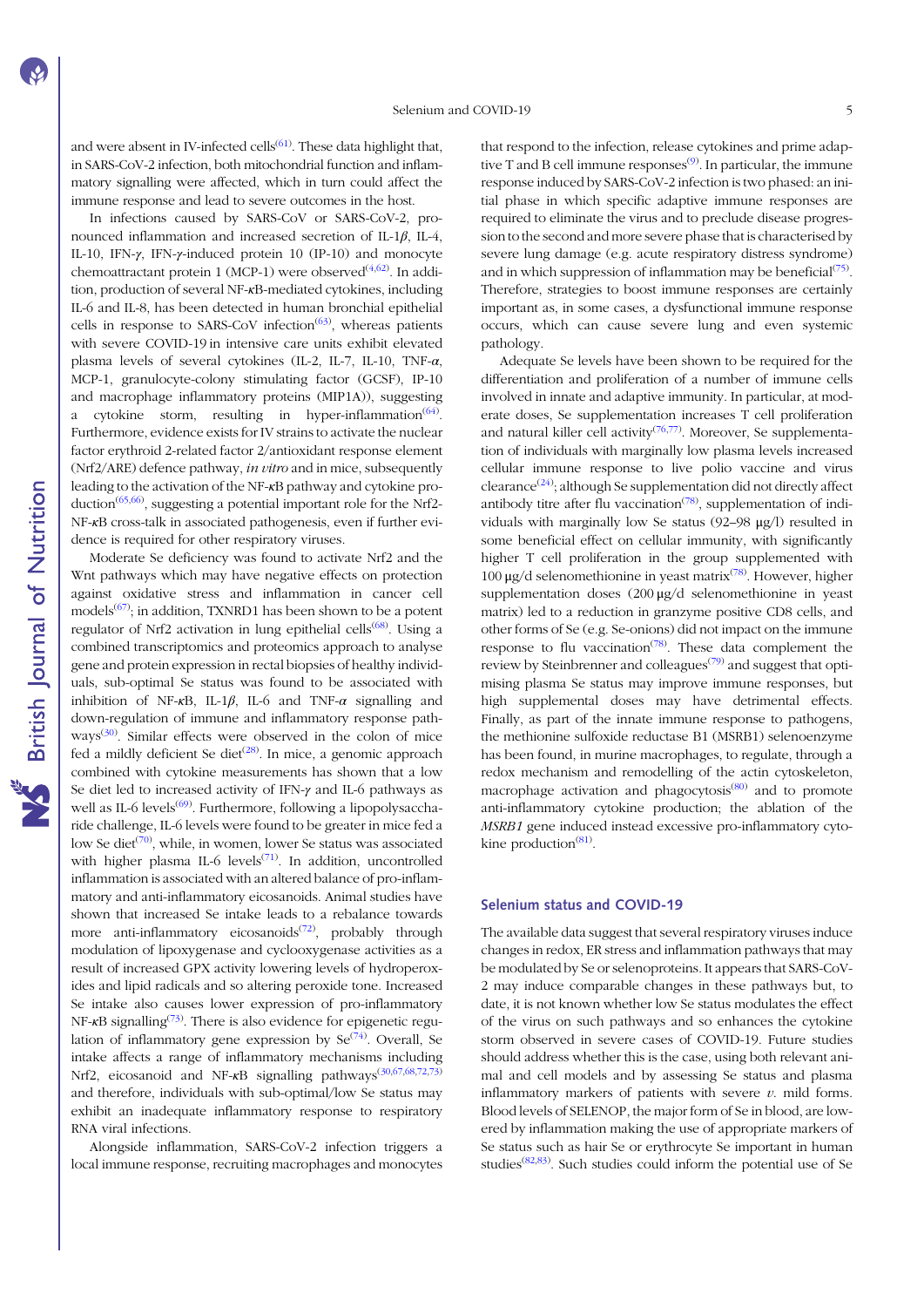<span id="page-5-0"></span>

Fig. 2. Hypothetical model of the impact of selenium on severe acute respiratory syndrome coronavirus 2 (SARS-CoV-2) infection. Disease outcome of a coronavirus disease 2019 (COVID-19) patient is influenced by age, obesity and the presence of co-morbidities such as type 2 diabetes (T2D), CVD and by being immunocompromised. Based on the current knowledge of the effects of selenium status on RNA virus infections, it can be speculated that patients with low/sub-optimal selenium status and reduced selenoprotein expression could be at higher risk of poor disease outcome. This could be influenced not only by dietary intake but also by genotype for a number of genetic variants in selenoprotein genes. Nutritional intervention such as selenium supplementation with selenomethionine (SeMet) or sodium selenite (Na<sub>2</sub>SeO<sub>3</sub>) may therefore improve disease outcomes for individuals with sub-optimal selenium status. Furthermore, therapeutic interventions may also include synthetic selenium compounds such as ebselen that has been found to inhibit SARS-CoV-2 main protease (MP<sup>ro</sup>). ACE2, angiotensin-converting enzyme 2.

supplementation to limit the inflammatory response of patients (Fig. 2).

It is widely accepted that SARS-CoV-2 originated in Wuhan, Hubei province in China and rapidly spread across Hubei province and, subsequently, globally. Prior to the emergence of SARS-CoV-2, the population of Hubei was reported to show a wide range of hair Se content (0·06–0·79 mg/kg), albeit with a small sample size $(84)$  $(84)$ . This wide range is compatible with both Se deficiency perhaps not being uncommon in Hubei province and there also being known high-Se areas. Interestingly, a recent ecological analysis using these data in relation to the COVID-19 outbreak in China indicates that there may be a relationship between Se status and disease outcome<sup>([85\)](#page-8-0)</sup>. Cure and death rates from COVID-19 were analysed in different regions in relation to Se status as previously assessed by hair Se; notably, the city of Enshi in Hubei province, known for high Se status, showed a significantly higher cure rate, whereas Heilongjiang province, known to be an area of low Se status, showed a higher death rate. Overall, cure rate was associated with higher Se status. Although the association described in the present study is not based directly on Se status in COVID-19 patients, the work highlights that further, more detailed studies of Se status, COVID-19 infection and disease outcomes are vitally important. In addition, since levels of Se reported in some of the areas relevant to the present study are higher than those needed to optimise selenoprotein activities such future studies should address the range of Se intake effective at giving any protection.

Worst disease outcomes and higher mortality for COVID-19 patients have been associated with age, as well as other morbidities including obesity, type 2 diabetes and cardiovascular disor-ders that are often characterised by malnutrition<sup>[\(86](#page-8-0))</sup> and immunecompromised individuals (Fig. 2). Low levels, or intakes, of micronutrients including Se, Zn and vitamins A,  $B_6$ ,  $B_{12}$  and E have been linked to adverse outcomes in viral infection<sup>([87](#page-8-0))</sup> and levels of these micronutrients, as well as vitamins C and D, n-3 PUFA and iron should be considered in COVID-19

patients<sup>([88](#page-8-0))</sup>. Obesity and high BMI have been found to be asso-ciated with severe forms of COVID-19<sup>[\(89,90\)](#page-8-0)</sup>, possibly due to obesity-induced chronic inflammation. Potential explanations for these findings could include poor nutritional status of obese individuals, pre-existing impaired immune response or amplified pro-inflammatory responses and/or high affinity of SARS-CoV-2 for angiotensin-converting enzyme 2 (ACE2) receptor, highly expressed in adipose tissue<sup>[\(91](#page-8-0),[92](#page-8-0))</sup>. Similarly, obesity has been shown to increase the duration of IV shedding and to be an independent risk factor for hospitalisation and death in H1N1 influenza $(93,94)$  $(93,94)$ , and it has been suggested that the adipose tissue could represent a reservoir for SARS-CoV-2, IV and HIV<sup>([89](#page-8-0),[95\)](#page-9-0)</sup>.

Furthermore, several studies indicate that Se levels are lower in obese individuals and a recent systematic review confirmed both that mean levels of Se in blood/serum were lower in the obese compared with healthy adult subjects and that mean blood GPX activity was decreased in obese individuals<sup>([96](#page-9-0))</sup>. Interestingly, the authors reported that Se levels were higher in subjects with the metabolic syndrome.

Se derivative compounds have also been used as therapeutic agents. In particular, the organoselenium compound ebselen exhibits antioxidant properties, as well as anti-inflammatory, and anti-bacterial and antiviral properties<sup>[\(97\)](#page-9-0)</sup>. Recently, using a combination of virtual and high-throughput technologies to screen 10 000 compounds, ebselen was identified among the most efficient potential inhibitor against COVID-19 main protease (Mpro) and demonstrated strong antiviral activity in cell-based assays<sup>[\(98,99](#page-9-0))</sup>. As clinical trials have shown ebselen can be safely used in humans<sup>[\(100,101](#page-9-0))</sup>, this compound represents an interesting potential therapeutic candidate for COVID-19 (Fig. 2).

Given the strong evidence that Se protects against viral infection and supports an adequate immune response, it seems that individuals with low Se status could benefit from supplemental Se to prevent the development of severe forms of COVID-19. However, considering the ongoing debate around the risk-benefit window at an individual level<sup>([26\)](#page-7-0)</sup>, Se supplementation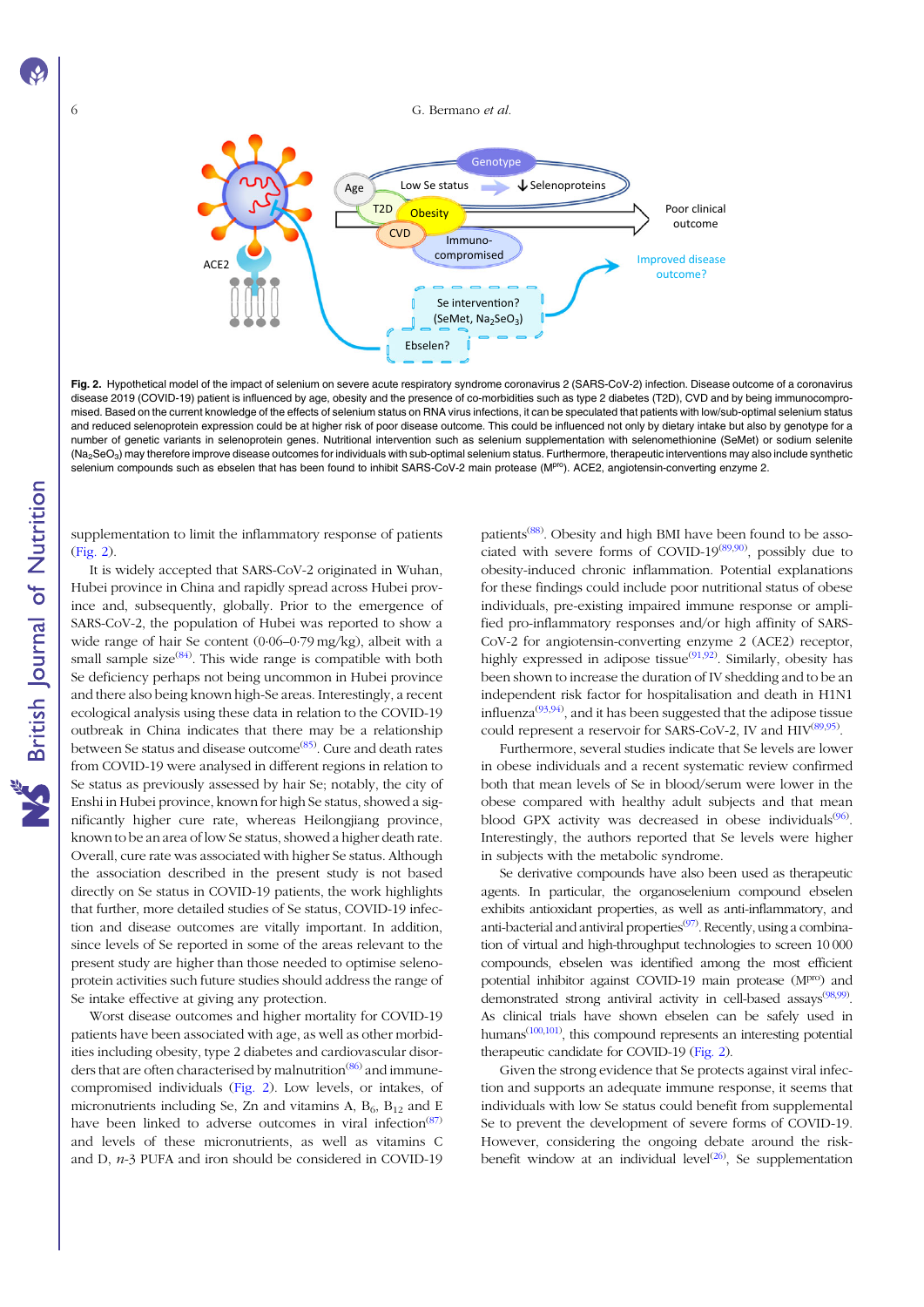<span id="page-6-0"></span>should be restricted to individuals with low or sub-optimal Se intake/status to avoid toxicity associated with high Se intake. Since a number of SNP in genes encoding selenoproteins have been found to have functional consequences for Se metabolism and risk for a number of multifactorial diseases<sup>([26\)](#page-7-0)</sup>, it is possible that genetic factors may also influence any effect of Se status on viral infection progression. As regards selenoproteins' importance in redox homeostasis or ER stress response, a variant in the SELENOS gene has been reported to affect levels of inflammatory cytokines<sup>([102\)](#page-9-0)</sup>, one in GPX4 to affect monocyte adhesion to endo-thelial cells<sup>[\(103](#page-9-0))</sup> and others to affect inflammatory disease and cancer risk. It is interesting to speculate that such genetic variations, in combination with Se status, may impact on the ability of an individual to produce an adequate immune response to, and combat oxidative stress that occurs during viral infection [\(Fig. 2\)](#page-5-0). Although to date no SNP in a Se pathway have been linked to altered response to infectious pathogens, other genetic variants in key host immune response genes in the host immune system have been shown to modulate both disease outcome and response to vaccination $(104)$ .

An additional link, albeit novel and speculative, between SARS-CoV-2 and Se metabolism is through the mechanism of nonsense-mediated RNA decay. Coronaviruses, of which SARS-CoV-2 is one, have been reported to interfere with nonsense-mediated RNA decay $(105)$ , a cellular mechanism that is also thought to play a role in regulating the pattern of synthesis of selenoproteins<sup>([106,107\)](#page-9-0)</sup>. It can, therefore, be envisaged that SARS-CoV-2 infection may alter selenoprotein metabolism and thus the effects of Se on various downstream functions: an effect that would be exacerbated if Se intake is low. Future research should investigate this relationship.

### **Conclusions**

A better understanding of the immune and inflammatory responses that occur during COVID-19 is essential to develop adequate therapeutic approaches. Clearly, there are many factors that influence the response to SARS-CoV-2 infection and the subsequent disease outcomes. Given the crucial role of nutrition, and in particular micronutrients such as Se, in the immune and inflammatory responses<sup>([88](#page-8-0),[108](#page-9-0)-[110\)](#page-9-0)</sup>, it is also fundamental to understand how nutritional status could influence the ability to respond to the SARS-CoV-2. The significant body of evidence from human, animal and cell culture studies indicates that Se status is an important factor in response to viral infections, notably RNA viral infections and including respiratory virus infections. Understanding of these effects is strengthened by knowledge of the underlying biochemical mechanisms discussed in this review and together indicate that Se status may also influence human response to the SARS-CoV2 infection. The one limited study to date suggests that Se status is indeed associated with COVID-19 disease outcome<sup> $(85)$  $(85)$ </sup> and, therefore, we propose that Se status is an additional risk factor that should be considered as a determinant of SARS-CoV2 infection outcome, particularly in populations where Se intake is sub-optimal or low. Susceptibility to SARS-CoV2 infection is dependent on many factors such as age, BMI, obesity, type 2 diabetes and cardiovascular dysfunction, and in this context of COVID-19 progression being multifactorial, the relative importance of Se status remains to be determined. However, we suggest that the use of appropriate markers such as erythrocyte  $\text{Se}^{(83)}$  $\text{Se}^{(83)}$  $\text{Se}^{(83)}$  to monitor Se status of COVID-19 patients and possible supplementation may be beneficial in limiting the severity of symptoms, and secondly that authorities in countries where Se status is regarded as suboptimal may consider Se supplementation as a public health strategy. Finally, on the basis of findings with other RNA viruses, it will be important to assess the extent to which Se status affects the mutation rate and pathogenicity of SARS-CoV-2.

# Acknowledgements

The authors thank Robert Gordon University and Newcastle University for supporting this work.

No financial support was received for this work.

G. B., C. M., D. K. M. and J. E. H. contributed to the conception and design of this review, drafting and revising of the article.

G. B., C. M., D. K. M. and J. E. H. approved the final version. The authors declare that there are no conflicts of interest.

### References

- 1. Loscalzo J (2014) Keshan disease, selenium deficiency, and the selenoproteome. N Engl J Med  $370$ , 1756–1760.
- 2. Rayman MP (2000) The importance of selenium to human health. *Lancet* **356**, 233-241.
- 3. Guillin OM, Vindry C, Ohlmann T, et al. (2019) Selenium, selenoproteins and viral infection. Nutrients 11, 2101.
- 4. Huang C, Wang Y, Li X, et al. (2020) Clinical features of patients infected with 2019 novel coronavirus in Wuhan, China. *Lancet* 395, 497-506.
- 5. Rayman MP & Rayman MP (2002) The argument for increasing selenium intake. Proc Nutr Soc 61, 203-215.
- 6. Johnson CC, Fordyce FM & Rayman MP (2010) Symposium on 'Geographical and geological influences on nutrition': factors controlling the distribution of selenium in the environment and their impact on health and nutrition. Proc Nutr Soc 69, 119-132.
- 7. Almeida JD, Berry DM, Cunningham CH, et al. (1968) Virology: coronaviruses. Nature 220, 650.
- 8. Coronaviridae Study Group of the International Committee on Taxonomy of Viruses (2020) The species severe acute respiratory syndrome-related coronavirus: classifying 2019-nCoV and naming it SARS-CoV-2. Nat Microbiol 5, 536–544.
- 9. Tay MZ, Poh CM, Renia L, et al. (2020) The trinity of COVID-19: immunity, inflammation and intervention. Nat Rev Immunol 20, 363–374.
- 10. Xu H, Zhong L, Deng J, et al. (2020) High expression of ACE2 receptor of 2019-nCoV on the epithelial cells of oral mucosa. Int J Oral Sci 12, 8–12.
- 11. Chen N, Zhou M, Dong X, et al. (2020) Epidemiological and clinical characteristics of 99 cases of 2019 novel coronavirus pneumonia in Wuhan, China: a descriptive study. Lancet 395, 507–513.
- 12. Chu KH, Tsang WK, Tang CS, et al. (2005) Acute renal impairment in coronavirus-associated severe acute respiratory syndrome. Kidney Int 67, 698-705.
- 13. Ruan Q, Yang K, Wang W, et al. (2020) Clinical predictors of mortality due to COVID-19 based on an analysis of data of 150 patients from Wuhan, China. Intensive Care Med 46, 846-848.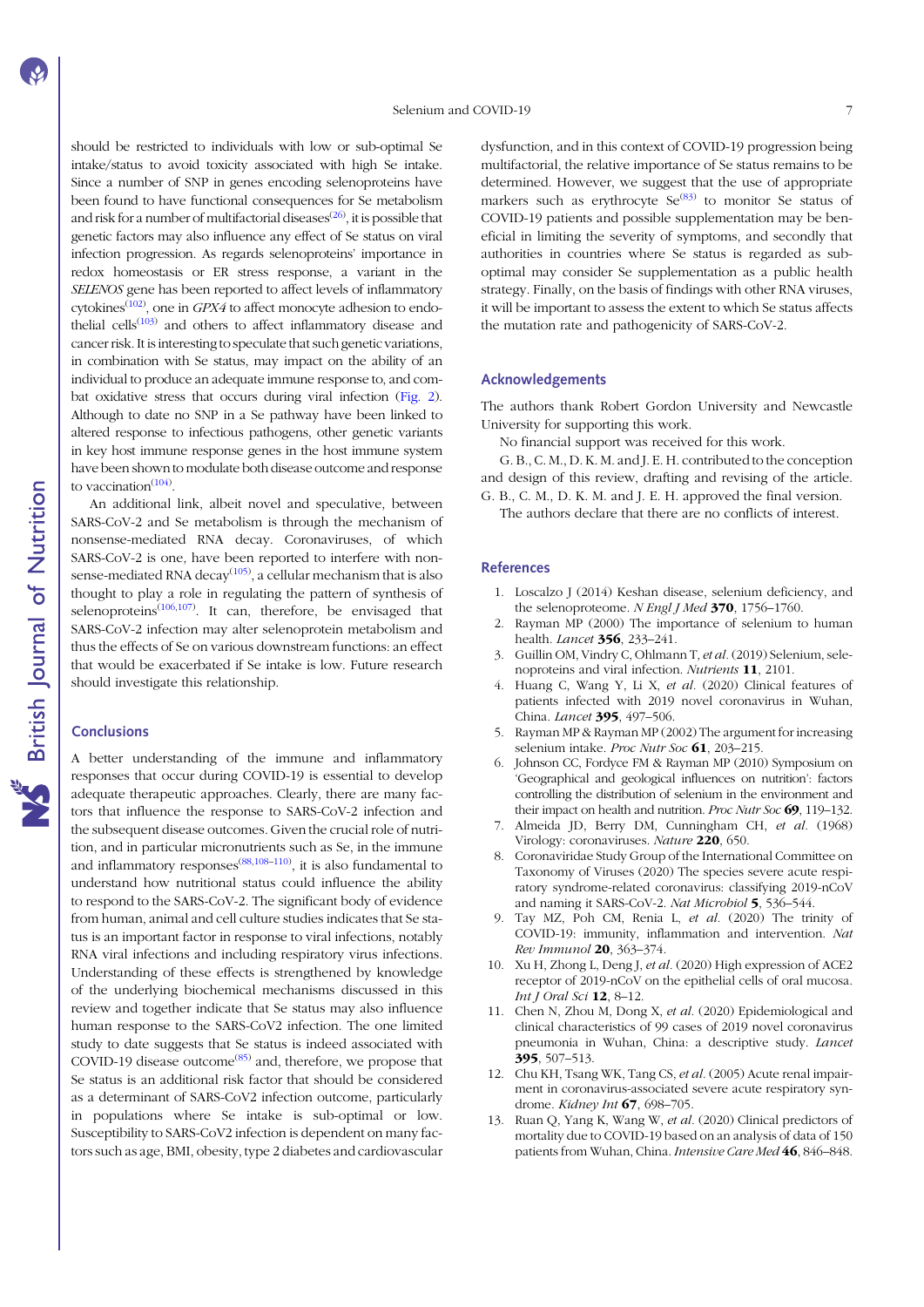8 G. Bermano *et al.* 

- 14. Beck MA, Levander OA & Handy J (2003) Selenium deficiency and viral infection. J Nutr 133, 1463S–1467S.
- 15. Beck MA, Shi Q, Morris VC, et al. (1995) Rapid genomic evolution of a non-virulent coxsackievirus B3 in seleniumdeficient mice results in selection of identical virulent isolates. Nat Med 1, 433-436.
- 16. Beck MA (1997) Rapid genomic evolution of a non-virulent coxsackievirus B3 in selenium-deficient mice. Biomed Environ Sci 10, 307–315.
- 17. Beck MA, Nelson HK, Shi Q, et al. (2001) Selenium deficiency increases the pathology of an influenza virus infection. FASEB J 15, 1481–1483.
- 18. Jaspers I, Zhang W, Brighton LE, et al. (2007) Selenium deficiency alters epithelial cell morphology and responses to influenza. Free Radic Biol Med 42, 1826–1837.
- 19. Nelson HK, Shi Q, Van Dael P, et al. (2001) Host nutritional selenium status as a driving force for influenza virus mutations. *FASEB I* **15**, 1846–1848.
- 20. Look MP, Rockstroh JK, Rao GS, et al. (1997) Serum selenium versus lymphocyte subsets and markers of disease progression and inflammatory response in human immunodeficiency virus-1 infection. Biol Trace Elem Res 56, 31–41.
- 21. Baum MK, Shor-Posner G, Lai S, et al. (1997) High risk of HIV-related mortality is associated with selenium deficiency. J Acquir Immune Defic Syndr Hum Retrovirol 15, 370–374.
- 22. Fang LQ, Goeijenbier M, Zuo SQ, et al. (2015) The association between hantavirus infection and selenium deficiency in mainland China. Viruses 7, 333–351.
- 23. Verma S, Molina Y, Lo YY, et al. (2008) In vitro effects of selenium deficiency on West Nile virus replication and cytopathogenicity. Virol J 5, 66.
- 24. Broome CS, McArdle F, Kyle JA, et al. (2004) An increase in selenium intake improves immune function and poliovirus handling in adults with marginal selenium status. Am J Clin Nutr 80, 154–162.
- 25. Hesketh J (2008) Nutrigenomics and selenium: gene expression patterns, physiological targets, and genetics. Annu Rev Nutr 28, 157–177.
- 26. Meplan C (2015) Selenium and chronic diseases: a nutritional genomics perspective. Nutrients 7, 3621–3651.
- 27. Bellinger FP, Raman AV, Reeves MA, et al. (2009) Regulation and function of selenoproteins in human disease. Biochem J 422, 11–22.
- 28. Kipp A, Banning A, van Schothorst EM, et al. (2009) Four selenoproteins, protein biosynthesis, and Wnt signalling are particularly sensitive to limited selenium intake in mouse colon. Mol Nutr Food Res 53, 1561–1572.
- 29. Kipp AP, Banning A, van Schothorst EM, et al. (2012) Marginal selenium deficiency down-regulates inflammation-related genes in splenicleukocytesofthemouse.JNutrBiochem23, 1170–1177.
- 30. Meplan C, Johnson IT, Polley AC, et al. (2016) Transcriptomics and proteomics show that selenium affects inflammation, cytoskeleton, and cancer pathways in human rectal biopsies. FASEB 130, 2812-2825.
- 31. Khomich OA, Kochetkov SN, Bartosch B, et al. (2018) Redox Biology of Respiratory Viral Infections. Viruses 10, 392.
- 32. Chen X, Ren F, Hesketh J, et al. (2012) Selenium blocks porcine circovirus type 2 replication promotion induced by oxidative stress by improving GPx1 expression. Free Radic Biol Med 53, 395–405.
- 33. Beck MA, Esworthy RS, Ho YS, et al. (1998) Glutathione peroxidase protects mice from viral-induced myocarditis. FASEB J 12, 1143–1149.
- 34. Yatmaz S, Seow HJ, Gualano RC, et al. (2013) Glutathione peroxidase-1 reduces influenza A virus-induced lung inflammation. Am J Respir Cell Mol Biol 48, 17-26.
- 35. Sheridan PA, Zhong N, Carlson BA, et al. (2007) Decreased selenoprotein expression alters the immune response during influenza virus infection in mice. J Nutr 137, 1466–1471.
- 36. Pohanka M (2013) Role of oxidative stress in infectious diseases. A review. Folia Microbiol (Praha) 58, 503-513.
- 37. Buffinton GD, Christen S, Peterhans E, et al. (1992) Oxidative stress in lungs of mice infected with influenza A virus. Free Radic Res Commun 16, 99–110.
- 38. Hennet T, Peterhans E & Stocker R (1992) Alterations in antioxidant defences in lung and liver of mice infected with influenza A virus. *J Gen Virol* **73**, 39-46.
- 39. Amatore D, Sgarbanti R, Aquilano K, et al. (2015) Influenza virus replication in lung epithelial cells depends on redoxsensitive pathways activated by NOX4-derived ROS. Cell Microbiol 17, 131–145.
- 40. Amini P, Kolivand S, Saffar H, et al. (2019) Protective effect of selenium-L-methionine on radiation-induced acute pneumonitis and lung fibrosis in Rat. Curr Clin Pharmacol 14, 157– 164.
- 41. Brigelius-Flohe R, Banning A & Schnurr K (2003) Seleniumdependent enzymes in endothelial cell function. Antioxid Redox Signal 5, 205–215.
- 42. Varga Z, Flammer AJ, Steiger P, et al. (2020) Endothelial cell infection and endotheliitis in COVID-19. Lancet 395, 1417–1418.
- 43. Kose SA & Naziroglu M (2014) Selenium reduces oxidative stress and calcium entry through TRPV1 channels in the neutrophils of patients with polycystic ovary syndrome. Biol Trace Elem Res 158, 136–142.
- 44. Kim S, Kim M, Park DY, et al. (2015) Mitochondrial reactive oxygen species modulate innate immune response to influenza A virus in human nasal epithelium. Antivir Res 119, 78–83.
- 45. Shi CS, Qi HY, Boularan C, et al. (2014) SARS-coronavirus open reading frame-9b suppresses innate immunity by targeting mitochondria and the MAVS/TRAF3/TRAF6 signalosome. J Immunol 193, 3080–3089.
- 46. Handy DE, Lubos E, Yang Y, et al. (2009) Glutathione peroxidase-1 regulates mitochondrial function to modulate redoxdependent cellular responses. *J Biol Chem* 284, 11913-11921.
- 47. Cole-Ezea P, Swan D, Shanley D, et al. (2012) Glutathione peroxidase 4 has a major role in protecting mitochondria from oxidative damage and maintaining oxidative phosphorylation complexes in gut epithelial cells. Free Radic Biol Med 53, 488–497.
- 48. Fung TS, Huang M & Liu DX (2014) Coronavirus-induced ER stress response and its involvement in regulation of coronavirus–host interactions. Virus Res 194, 110–123.
- 49. Addinsall AB, Wright CR, Andrikopoulos S, et al. (2018) Emerging roles of endoplasmic reticulum-resident selenoproteins in the regulation of cellular stress responses and the implications for metabolic disease. Biochem J 475, 1037–1057.
- 50. Namgaladze D, Khodzhaeva V & Brune B (2019) ER-mitochondria communication in cells of the innate immune system. Cells 8, 1088.
- 51. Kelly E, Greene CM, Carroll TP, et al. (2009) Selenoprotein S/SEPS1 modifies endoplasmic reticulum stress in Z variant alpha1-antitrypsin deficiency. J Biol Chem 284, 16891–16897.
- 52. Ye Y, Fu F, Li X, et al. (2016) Selenoprotein S is highly expressed in the blood vessels and prevents vascular smooth muscle cells from apoptosis. J Cell Biochem 117, 106–117.
- 53. Verma S, Hoffmann FW, Kumar M, et al. (2011) Selenoprotein K knockout mice exhibit deficient calcium flux in immune cells and impaired immune responses. *J Immunol* 186, 2127–2137.

# **NS** British Journal of Nutrition

<span id="page-7-0"></span>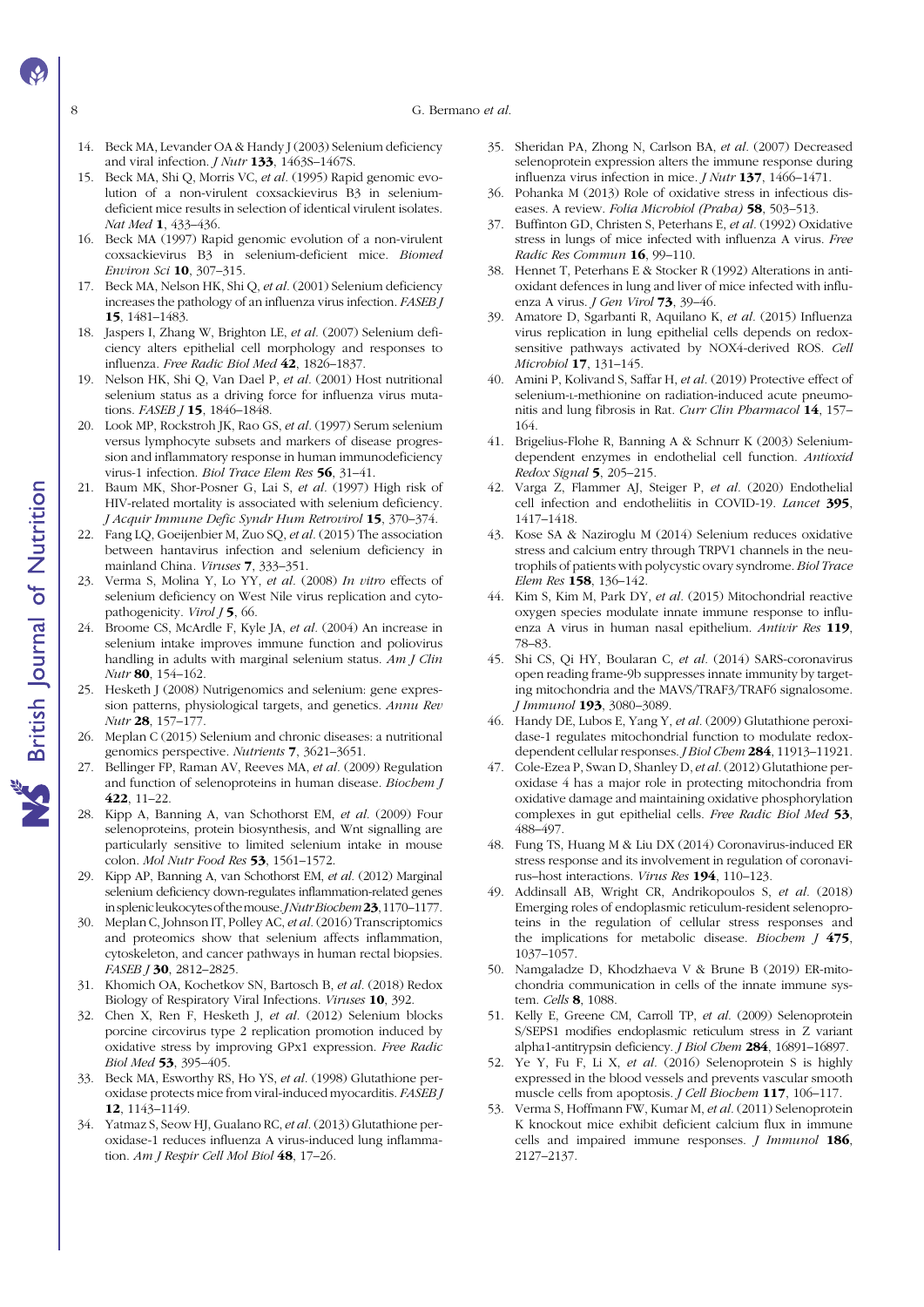Selenium and COVID-19 9

- 54. Goldson AJ, Fairweather-Tait SJ, Armah CN, et al. (2011) Effects of selenium supplementation on selenoprotein gene expression and response to influenza vaccine challenge: a randomised controlled trial. PLoS ONE 6, e14771.
- 55. Minakshi R, Padhan K, Rani M, et al. (2009) The SARS coronavirus 3a protein causes endoplasmic reticulum stress and induces ligand-independent downregulation of the type 1 interferon receptor. PLoS ONE 4, e8342.
- 56. Hasnain SZ, Lourie R, Das I, et al. (2012) The interplay between endoplasmic reticulum stress and inflammation.  $Immunol$  Cell Biol  $90.260-270.$
- 57. Kaminska B (2005) MAPK signalling pathways as molecular targets for anti-inflammatory therapy – from molecular mechanisms to therapeutic benefits. Biochim Biophys Acta 1754, 253–262.
- 58. Girard S, Kadhim H, Roy M, et al. (2009) Role of perinatal inflammation in cerebral palsy. Pediatr Neurol 40, 168–174.
- 59. Hendrayani SF, Al-Harbi B, Al-Ansari MM, et al. (2016) The inflammatory/cancer-related IL-6/STAT3/NF-kappaB positive feedback loop includes AUF1 and maintains the active state of breast myofibroblasts. Oncotarget 7, 41974–41985.
- 60. Kyriakis JM & Avruch J (2001) Mammalian mitogen-activated protein kinase signal transduction pathways activated by stress and inflammation. Physiol Rev 81, 807-869.
- 61. Singh K, Chen YC, Judy JT, et al. (2020) Network analysis and transcriptome profiling identify autophagic and mitochondrial dysfunctions in SARS-CoV-2. Infection. [https://doi.org/10.](https://doi.org/10.1101/2020.05.13.092536) [1101/2020.05.13.092536.](https://doi.org/10.1101/2020.05.13.092536)
- 62. Wong CK, Lam CW, Wu AK, et al. (2004) Plasma inflammatory cytokines and chemokines in severe acute respiratory syndrome. Clin Exp Immunol 136, 95-103.
- 63. Yoshikawa T, Hill T, Li K, et al. (2009) Severe acute respiratory syndrome (SARS) coronavirus-induced lung epithelial cytokines exacerbate SARS pathogenesis by modulating intrinsic functions of monocyte-derived macrophages and dendritic cells. *J Virol* 83, 3039-3048.
- 64. Fu Y, Cheng Y & Wu Y (2020) Understanding SARS-CoV-2 mediated inflammatory responses: from mechanisms to potential therapeutic tools. Virol Sin 35, 266–271
- 65. Kosmider B, Messier EM, Janssen WJ, et al. (2012) Nrf2 protects human alveolar epithelial cells against injury induced by influenza A virus. Respir Res 13, 43–43.
- 66. Yamada Y, Limmon GV, Zheng D, et al. (2012) Major shifts in the spatio-temporal distribution of lung antioxidant enzymes during influenza pneumonia. PLOS ONE 7, e31494.
- 67. Brigelius-Flohe R & Kipp AP (2013) Selenium in the redox regulation of the Nrf2 and the Wnt pathway. Methods Enzymol 527, 65–86.
- 68. Tindell R, Wall SB, Li Q, et al. (2018) Selenium supplementation of lung epithelial cells enhances nuclear factor E2-related factor 2 (Nrf2) activation following thioredoxin reductase inhibition. Redox Biol 19, 331–338.
- 69. Tsuji PA, Carlson BA, Anderson CB, et al. (2015) Dietary selenium levels affect selenoprotein expression and support the interferon-gamma and IL-6 immune response pathways in mice. Nutrients 7, 6529–6549.
- 70. Berg BM, Godbout JP, Chen J, et al. (2005) Alpha-tocopherol and selenium facilitate recovery from lipopolysaccharideinduced sickness in aged mice. *J Nutr* 135, 1157-1163.
- 71. Walston J, Xue Q, Semba RD, et al. (2006) Serum antioxidants, inflammation, and total mortality in older women. Am J Epidemiol 163, 18–26.
- 72. Mattmiller SA, Carlson BA & Sordillo LM (2013) Regulation of inflammation by selenium and selenoproteins: impact on eicosanoid biosynthesis. J Nutr Sci 2, e28.
- 73. Hu Y, McIntosh GH, Le Leu RK, et al. (2016) Supplementation with Brazil nuts and green tea extract regulates targeted biomarkers related to colorectal cancer risk in humans. Br J Nutr 116, 1901–1911.
- 74. Narayan V, Ravindra KC, Liao C, et al. (2015) Epigenetic regulation of inflammatory gene expression in macrophages by selenium. J Nutr Biochem 26, 138-145.
- 75. Shi Y, Wang Y, Shao C, et al. (2020) COVID-19 infection: the perspectives on immune responses. Cell Death Differ 27, 1451–1454.
- 76. Huang Z, Rose AH & Hoffmann PR (2012) The role of selenium in inflammation and immunity: from molecular mechanisms to therapeutic opportunities. Antioxid Redox Signal 16, 705-743.
- Maggini S, Pierre A & Calder PC (2018) Immune function and micronutrient requirements change over the life course. Nutrients 10, 1531.
- 78. Ivory K, Prieto E, Spinks C, et al. (2017) Selenium supplementation has beneficial and detrimental effects on immunity to influenza vaccine in older adults. Clin Nutr 36, 407–415.
- Steinbrenner H, Al-Quraishy S, Dkhil MA, et al. (2015) Dietary selenium in adjuvant therapy of viral and bacterial infections. Adv Nutr 6, 73–82.
- 80. Lee BC, Peterfi Z, Hoffmann FW, et al. (2013) MsrB1 and MICALs regulate actin assembly and macrophage function via reversible stereoselective methionine oxidation. Mol Cell 51, 397–404.
- 81. Lee BC, Lee SG, Choo MK, et al. (2017) Selenoprotein MsrB1 promotes anti-inflammatory cytokine gene expression in macrophages and controls immune response in vivo. Sci Rep 7, 5119.
- 82. Hesse-Bahr K, Dreher I & Kohrle J (2000) The influence of the cytokines IL-1beta and INFgamma on the expression of selenoproteins in the human hepatocarcinoma cell line HepG2. Biofactors 11, 83–85.
- 83. Stefanowicz F, Gashut RA, Talwar D, et al. (2014) Assessment of plasma and red cell trace element concentrations, disease severity, and outcome in patients with critical illness. J Crit Care 29, 214-218.
- 84. Li S, Banuelos GS, Wu L, et al. (2014) The changing selenium nutritional status of Chinese residents. Nutrients 6, 1103–1114.
- 85. Zhang J, Taylor EW, Bennett K, et al. (2020) Association between regional selenium status and reported outcome of COVID-19 cases in China. Am J Clin Nutr 111, 1297–1299.
- 86. Barazzoni R, Bischoff SC, Breda J, et al. (2020) ESPEN expert statements and practical guidance for nutritional management of individuals with SARS-CoV-2 infection. Clin Nutr 39, 1631–1638.
- 87. Semba RD & Tang AM (1999) Micronutrients and the pathogenesis of human immunodeficiency virus infection. Br J Nutr 81, 181–189.
- 88. Zhang L & Liu Y (2020) Potential interventions for novel coronavirus in China: a systematic review. J Med Virol 92, 479–490.
- 89. Kassir R (2020) Risk of COVID-19 for patients with obesity. Obes Rev 21, e13034.
- 90. Peng YD, Meng K, Guan HQ, et al. (2020) Clinical characteristics and outcomes of 112 cardiovascular disease patients infected by 2019-nCoV. Zhonghua Xin Xue Guan Bing Za Zhi 48, E004.
- 91. Li MY, Li L, Zhang Y, et al. (2020) Expression of the SARS-CoV-2 cell receptor gene ACE2 in a wide variety of human tissues. Infect Dis Poverty 9, 45-52.
- 92. Pinheiro TA, Barcala-Jorge AS, Andrade JMO, et al. (2017) Obesity and malnutrition similarly alter the renin–angiotensin

<span id="page-8-0"></span>